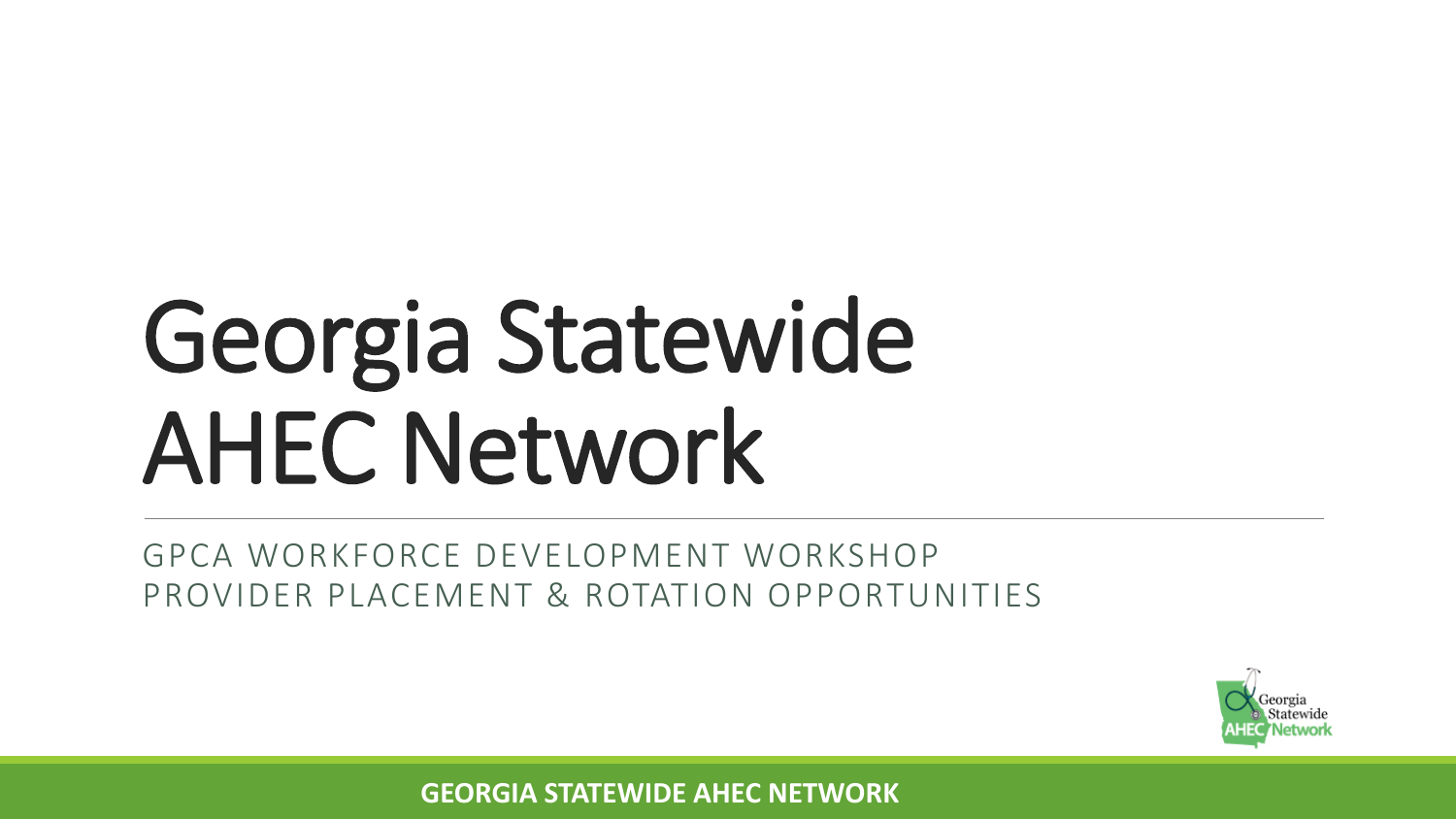### Presentation Goals:

- •Describe the Georgia Statewide AHEC Network
- •Provide the program mission, goals and program areas
- •Provide the FY 2017 data for the Georgia Statewide AHEC Network
- •Describe the GA-PTIP Program and program requirements
- •Provide an update on plans to expand the GA-PTIP Program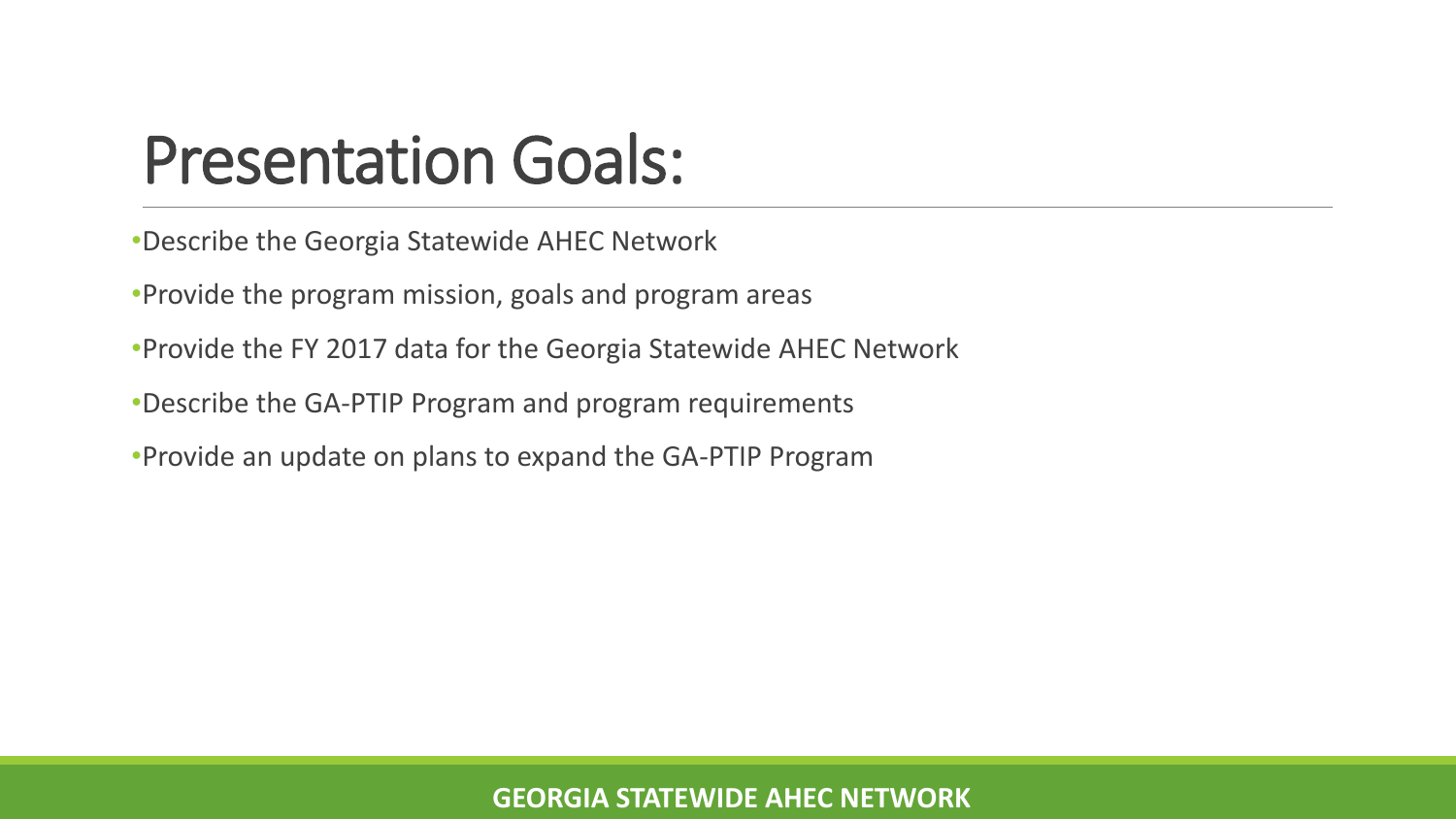### **Georgia Statewide AHEC Network**

The goal of the AHEC program is to improve the access to quality, primary health care in medically underserved areas through educational activities designed to recruit, train, and retain community-based health care personnel where they are most needed.

The system links communities, particularly rural, remote and underserved areas, with academic institutions to increase access to educational program for health care professionals throughout the state.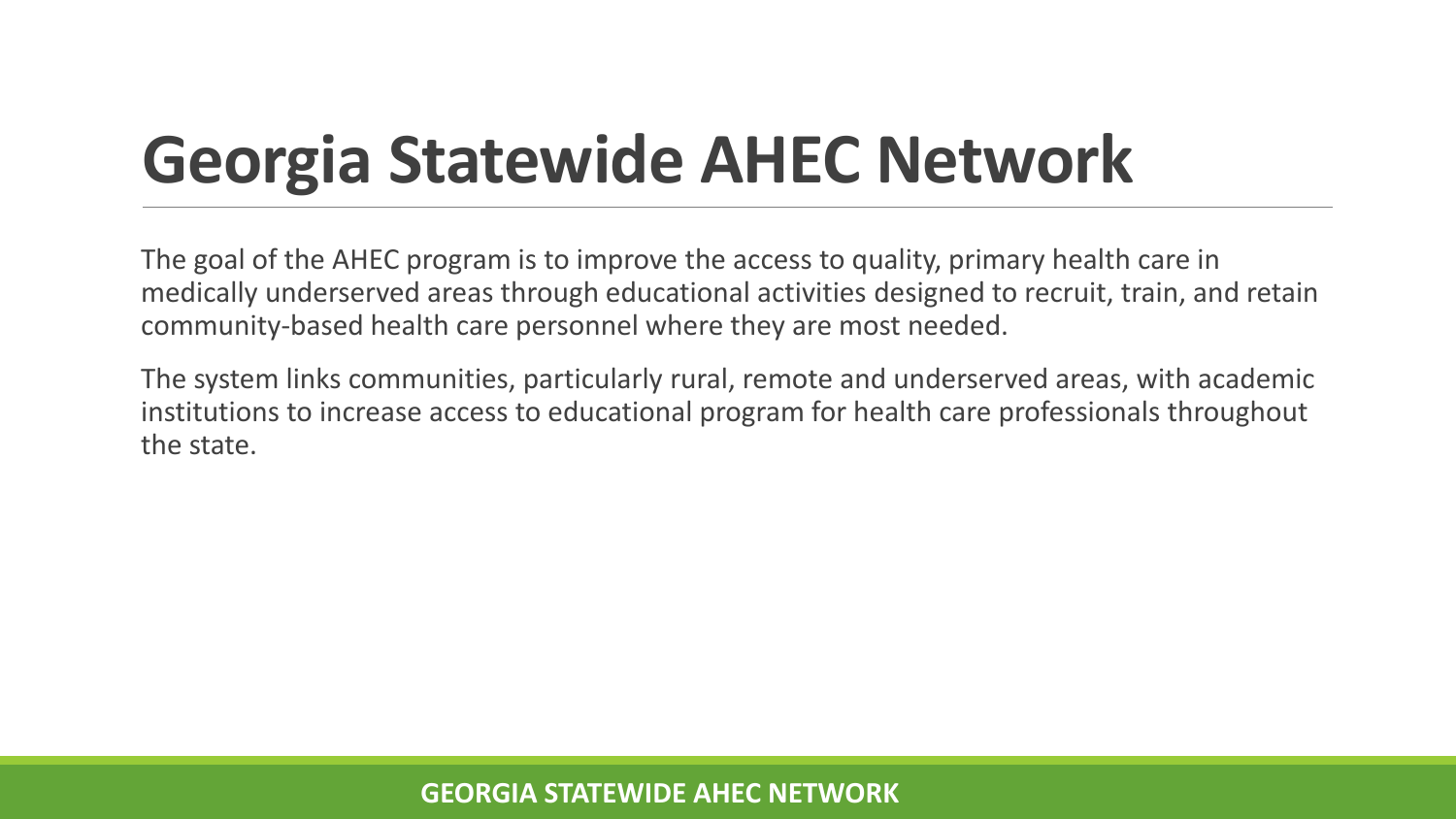#### Georgia Statewide AHEC Network

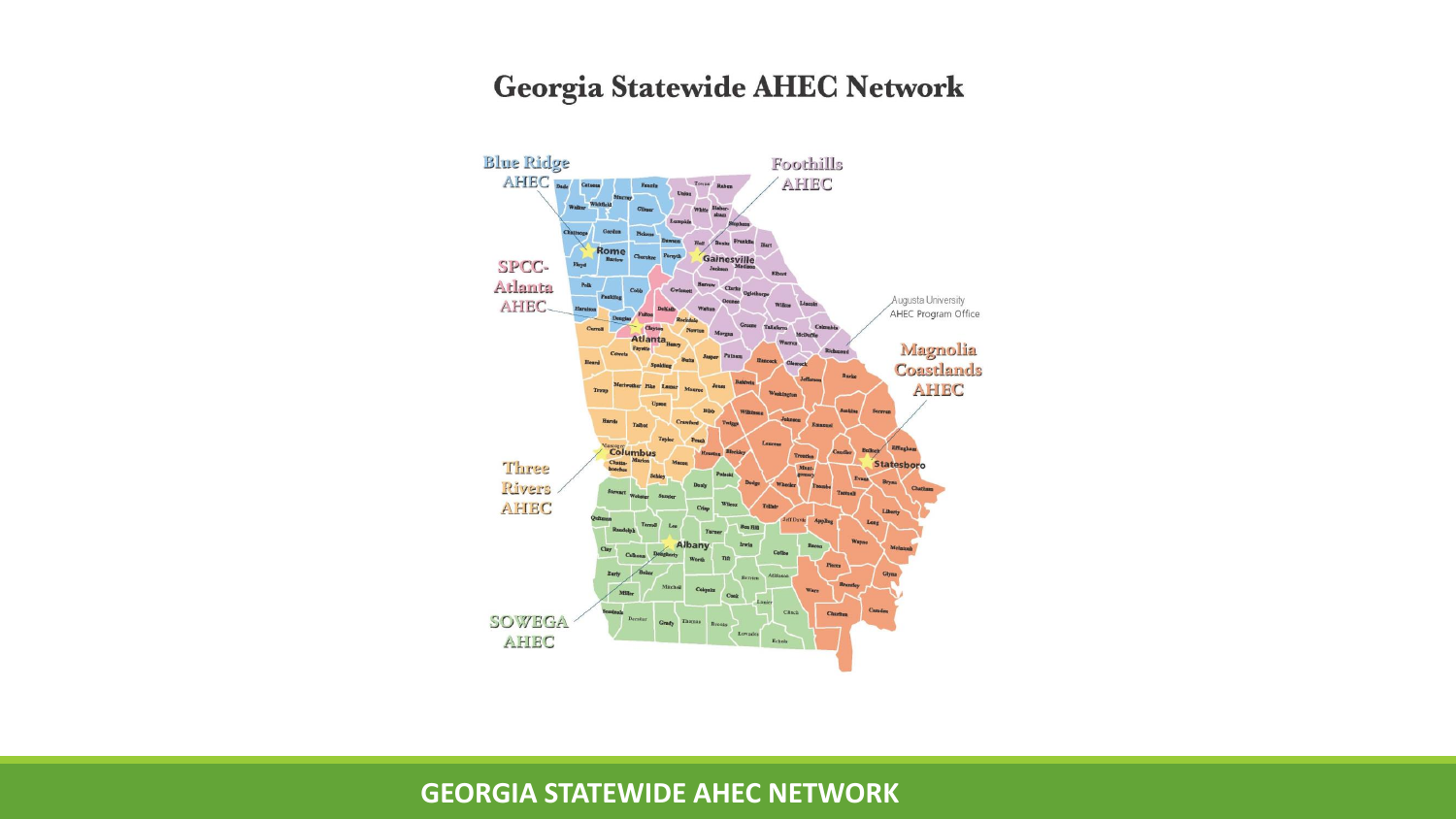### **Georgia AHEC Centers**

Each AHEC Center is a community-driven, non-profit corporation supported by federal and local assistance. Each AHEC in Georgia will look a little different based on individual funding opportunities as well as needs of the communities they serve in their particular region.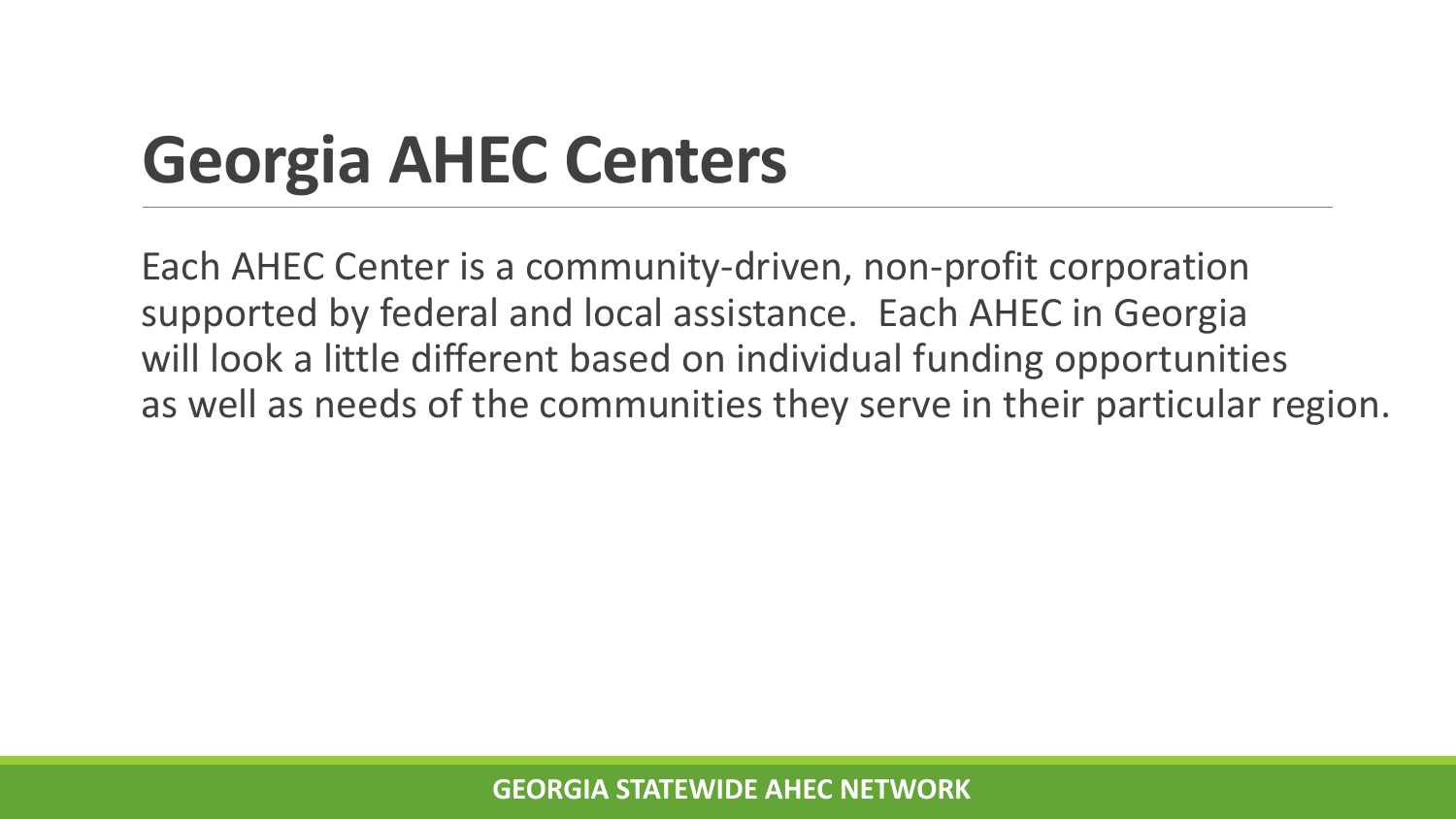### NETWORK PROGRAM GOALS:

**RECRUIT:** to educate community members about health career choices and recruit future health professionals.

**TRAIN:** To facilitate community based clinical training experiences for students and residents.

**RETAIN:** To provide education resources to assist and support health care professionals.

> *Health Professions Workforce Pipeline RECRUIT → TRAIN → RETAIN*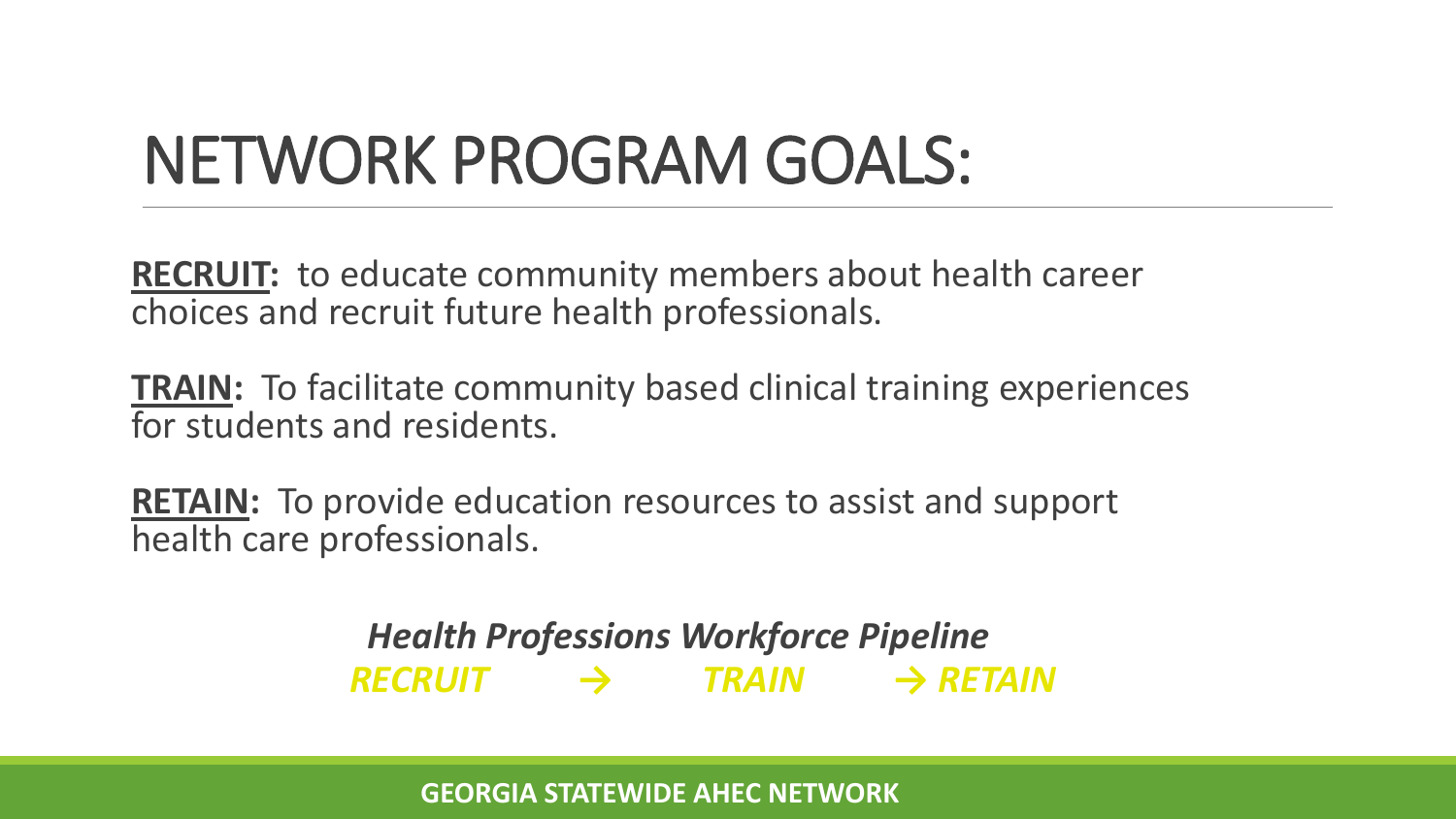#### **RECRUIT:** Expose students to health careers and develop intent to pursue post-secondary education in primary healthcare professions.

**MANUAL:** *"Health Careers in Georgia"* is a comprehensive guide to all health careers created for all individuals interested in a healthcare profession. The manual contains information on health careers as well as a number of additional resources. "Health Careers in Georgia": <http://bit.ly/2xxDpDX>

**VIDEOS:** Communities are experiencing a shortage of well-trained healthcare professionals. Health Careers Videos allow students, teachers and adults to see opportunities in many fantastic careers that pay high dividends with job satisfaction, earning capacity, and mobility while touring the facilities where health professionals work. 25 Health Career Videos available for viewing at: [www.augusta.edu/ahec/careers/index.php](http://www.augusta.edu/ahec/careers/index.php)

**INTENSIVE PROGRAMS:** Health Careers Programs consisting of 20+ hours. Programs included the Pathway to Med School Program, Career Counseling, Health Careers Camps, Health Careers Presentations, After School Programs and Job Shadowing.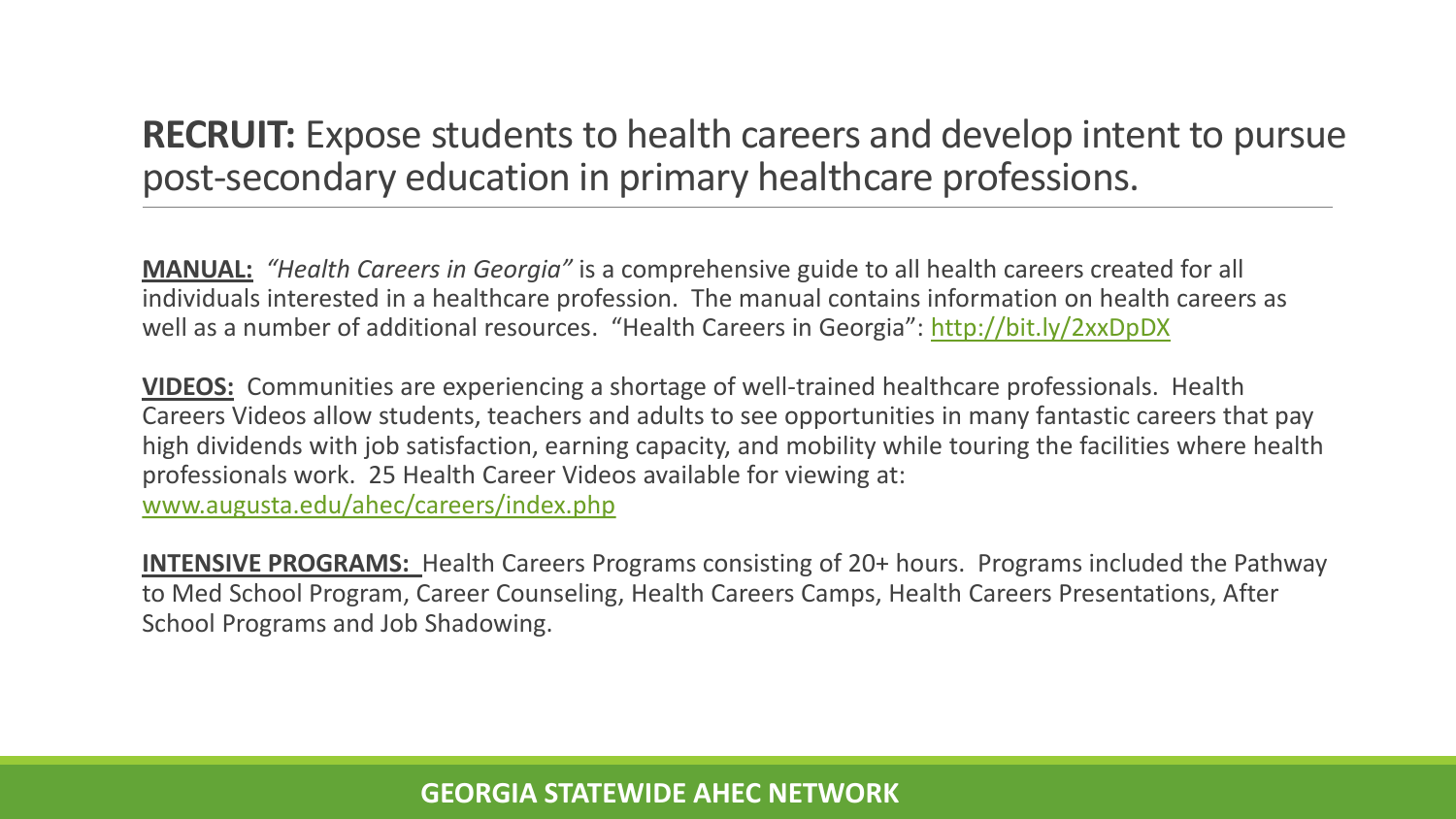### RECRUIT FY 2017:

**RECRUIT:** *23,672* total participants in *486* regional AHEC activities and programs

**MANUAL:** *1,390 "Health Careers in Georgia"* manuals

**VIDEOS:** *4,083* Health Career Videos viewed

**INTENSIVE PROGRAMS:** *34* Intensive programs with *680* participants

Provided health careers trainings and activities to *9,249* minority students, teachers and adults.

*108* Counties in the state of Georgia have participants attending health career programs.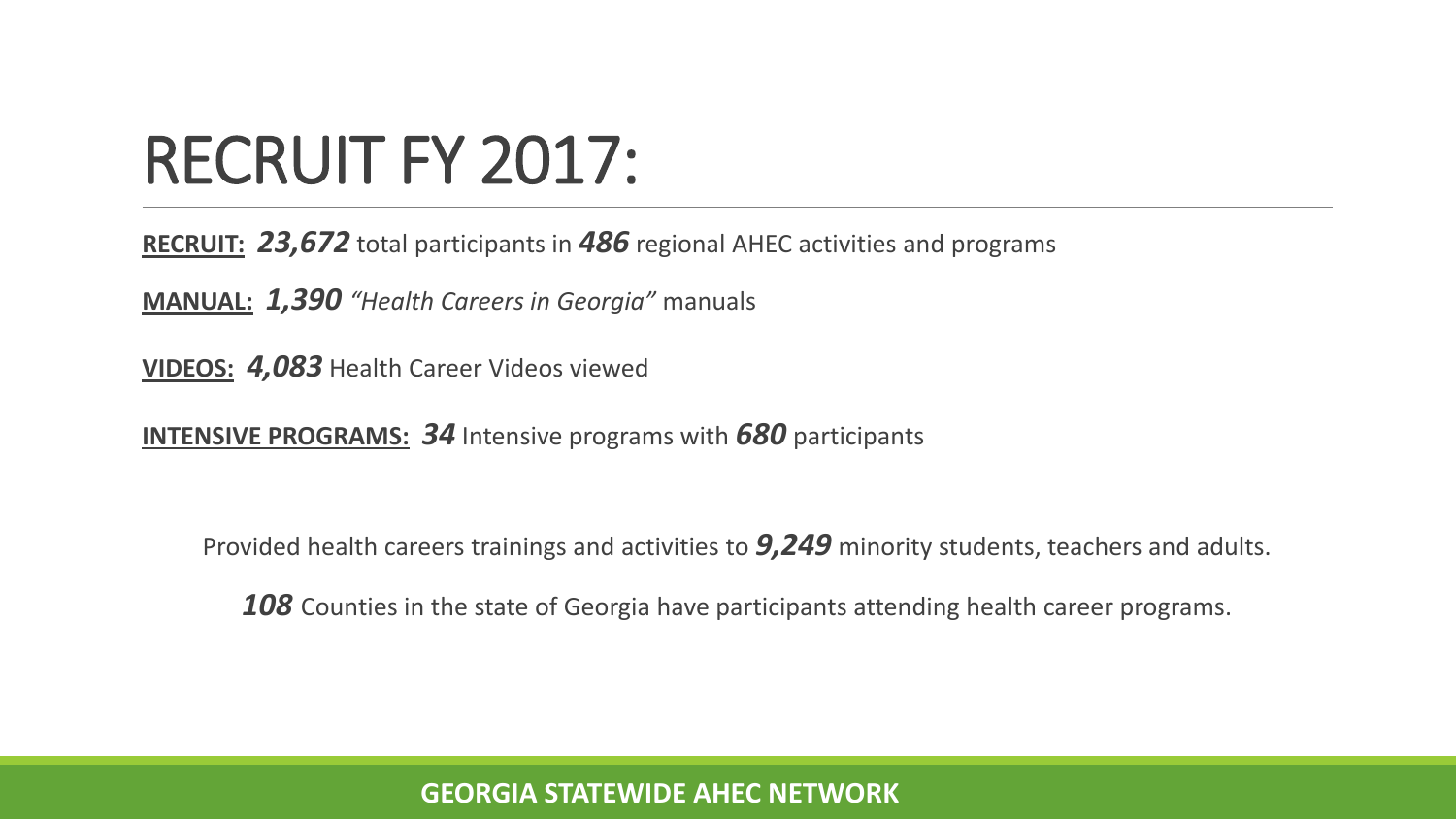**TRAIN:** Improves readiness, willingness, and ability of health professions trainees to serve in primary care, and rural and underserved community settings.

**COMMUNITY BASED CLINICAL TRAINING:** Integrates students into strong learning environments and develop professional networks – aiding in the retention of clinicians who train and complete residency programs in these communities. AHEC supports health profession students, preceptors and educational institutions by providing rotation placement assistance, housing, travel stipends, and preceptor development.

**PRECEPTORS:** Healthcare providers who instruct, train, and supervise health profession students during the clinical portion of their educational studies. The training received from a preceptor allows the student to apply the knowledge received from the classroom in a real world setting. They also serve as mentors that can "open doors" and assist with gaining access to places and experiences students may not have received otherwise.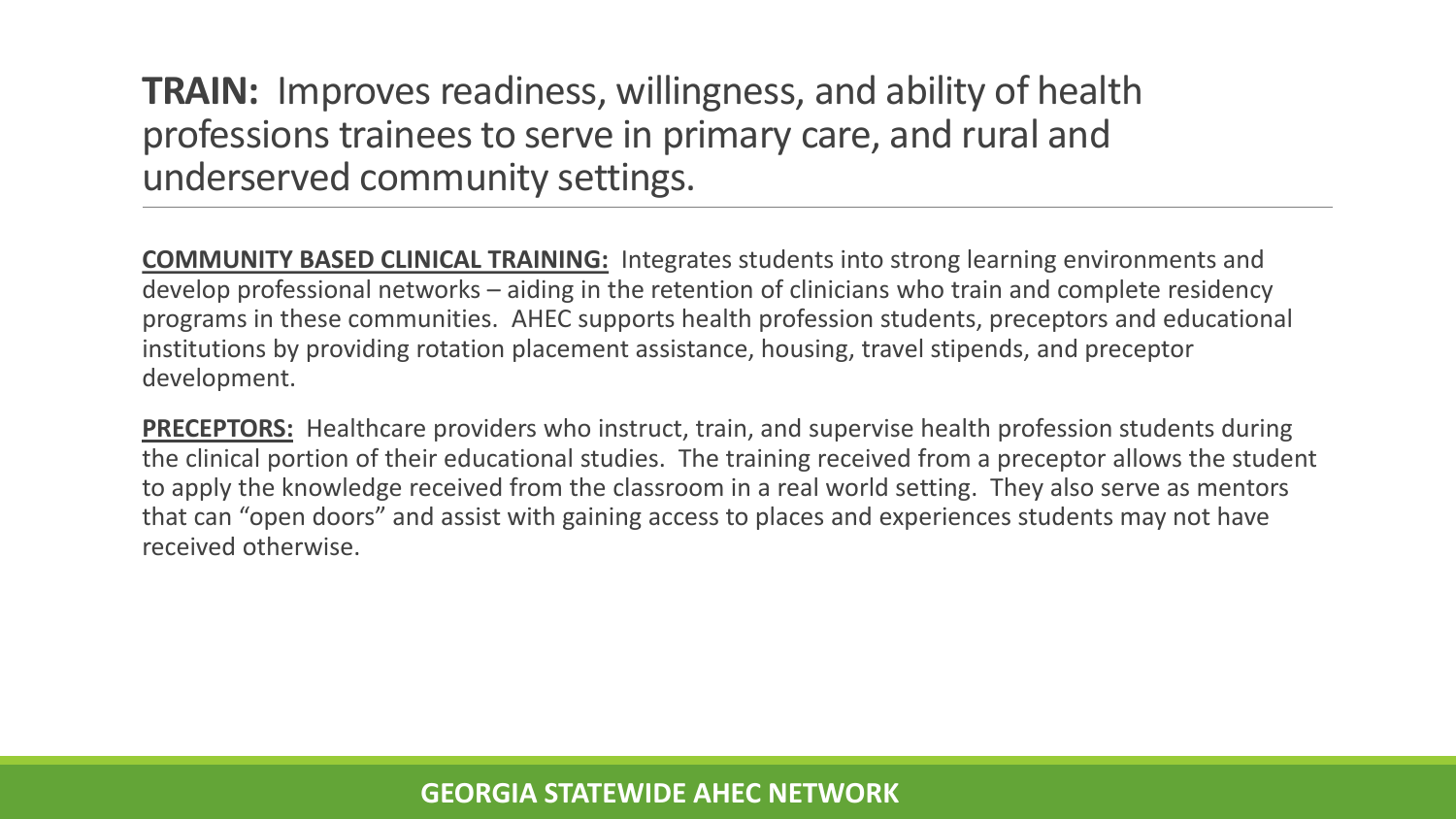### TRAIN FY 2017:

**STUDENT ROTATIONS:** Facilitated *4,412* total student rotations (MD/DO, PA, NP, PA. Other)

**STUDENTS:** Served *2,316* students by providing rotation placement assistance, housing, and travel stipends

**TRAINING:** Provided *696,370* clinical training hours

**PRECEPTORS:** Provided student placement and support to a total of *1,267* preceptors

**101** Georgia counties have preceptors training students in community based clinical training sites. *2,583* Rotations occurred in a primary care setting *1,829* Rotations occurred in a non-primary care setting GA AHECs provided community based clinical trainings to *857* minority students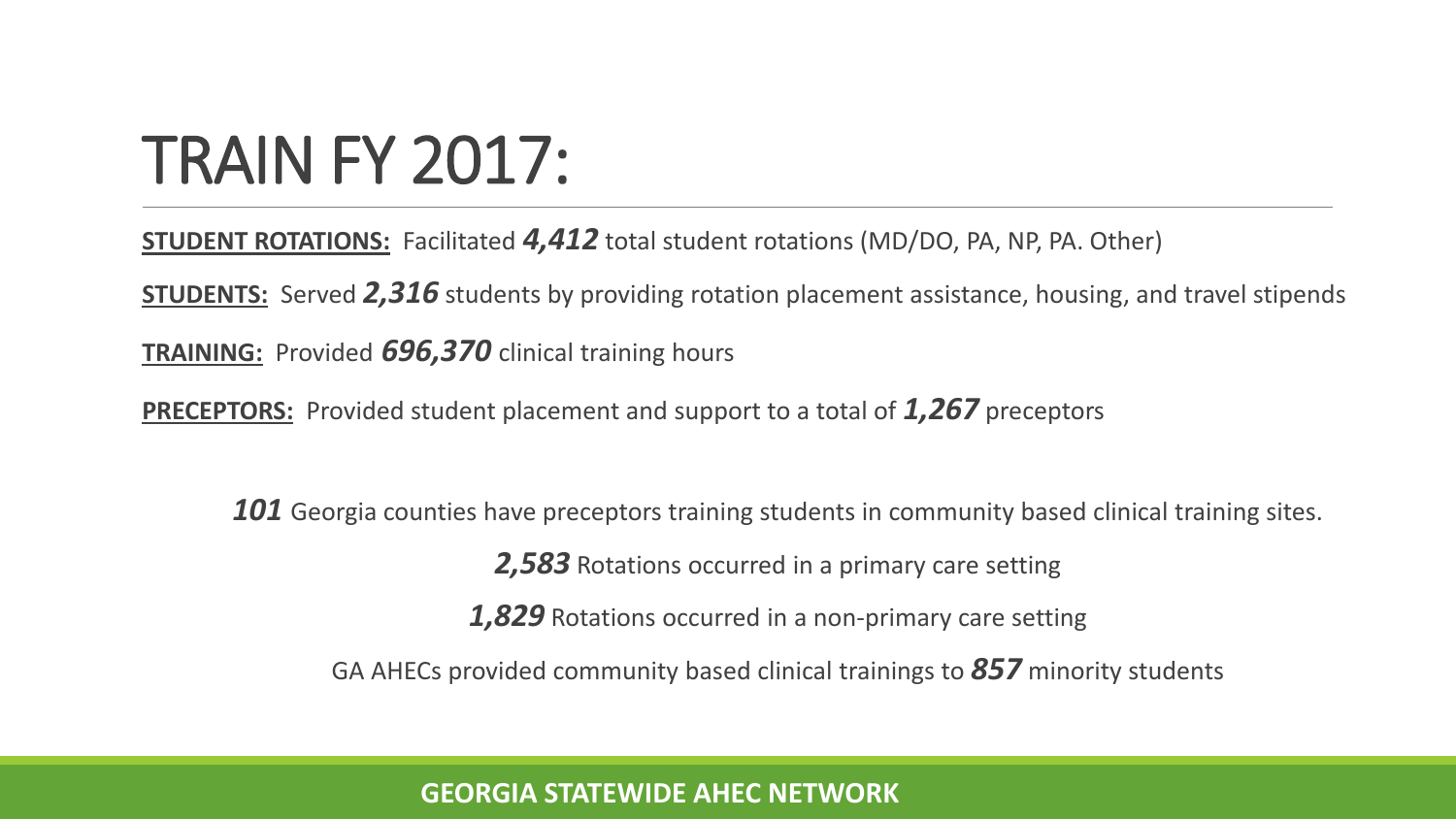**RETAIN:** Address key issues in health professional shortage areas by providing health professionals with access to resources that support practice, reduce professional isolation, disseminate best practices, and improve quality of healthcare for medically underserved communities and health disparities populations.

**GOAL:** Provide continuing educational offerings throughout Georgia for healthcare professionals seeking to expand their knowledge and skills on a continuum, increase their competency, and to maintain professional licensure and certification.

#### **PROGRAMS OFFERED:**

RN-Re-entry Cardiovascular Symposium Regional Infection Prevention Symposium Public Health Workforce Development Workshop Care That Spans a Lifetime: Overview of Population Health Zip Lining into Trends of Occupational Health Collaboration in Continuing Medical Education Conquering the Challenges of Leadership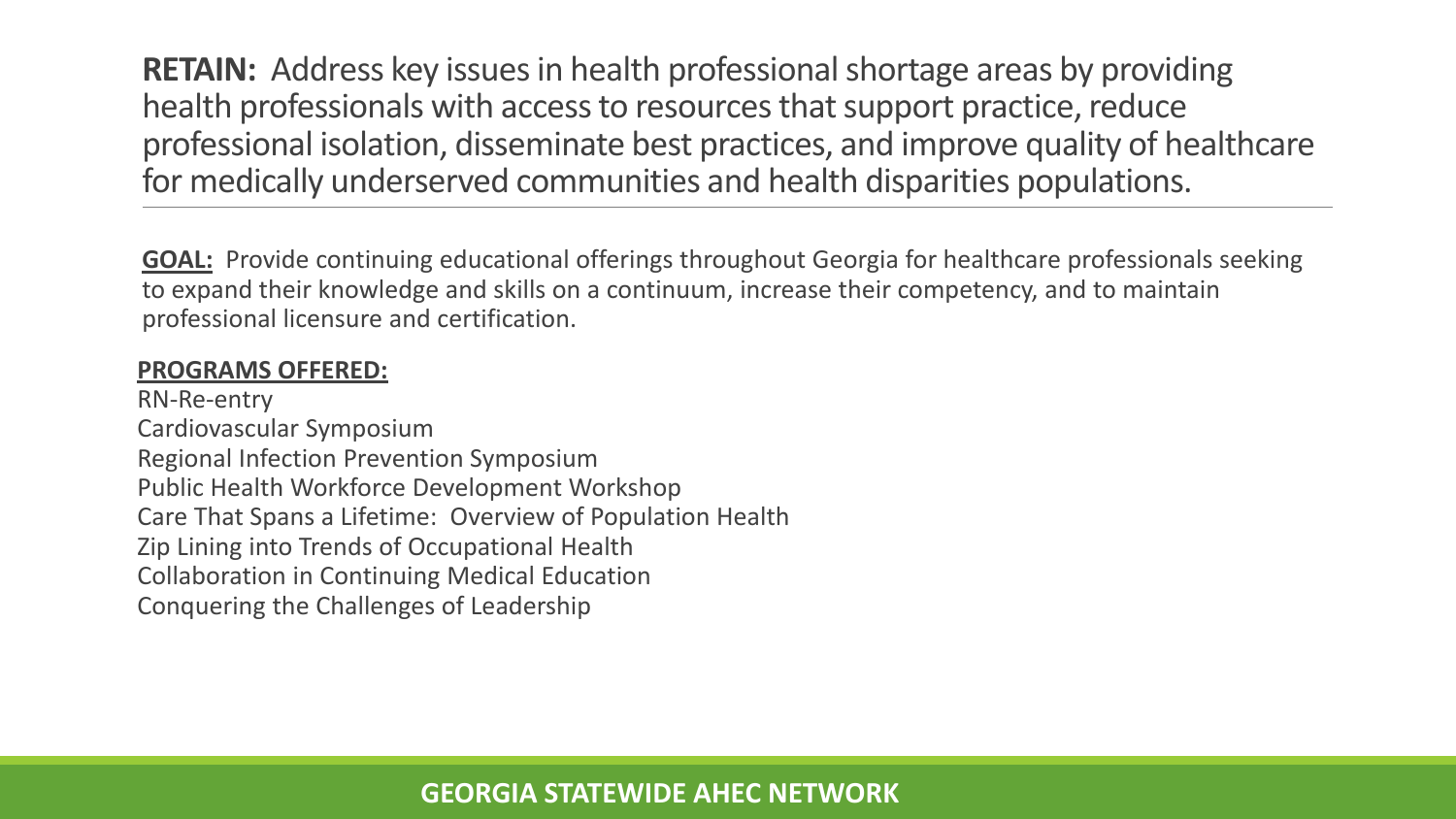### RETAIN FY 2017:

#### **CONTINUING EDUCATION PARTICPANTS:** Had *4,125* participants

**HOURS REQUIRED FOR LICENSURE:** Had *2,085* participants indicated hours were necessary to meet clinical licensure requirements

**CREDIT HOURS:** Provided *33,308* CME/CEU credit hours (live, live & web-based, web-based)

**PRECEPTORS:** Provided student placement and support to a total of *1,267* preceptors

*Provided continuing education services to 484 minority practicing health professionals.* 

*122 Counties in the state of Georgia have participants attending continuing education programs. Archived CE programs can be viewed at: <http://bit.ly/2yl9XZt>*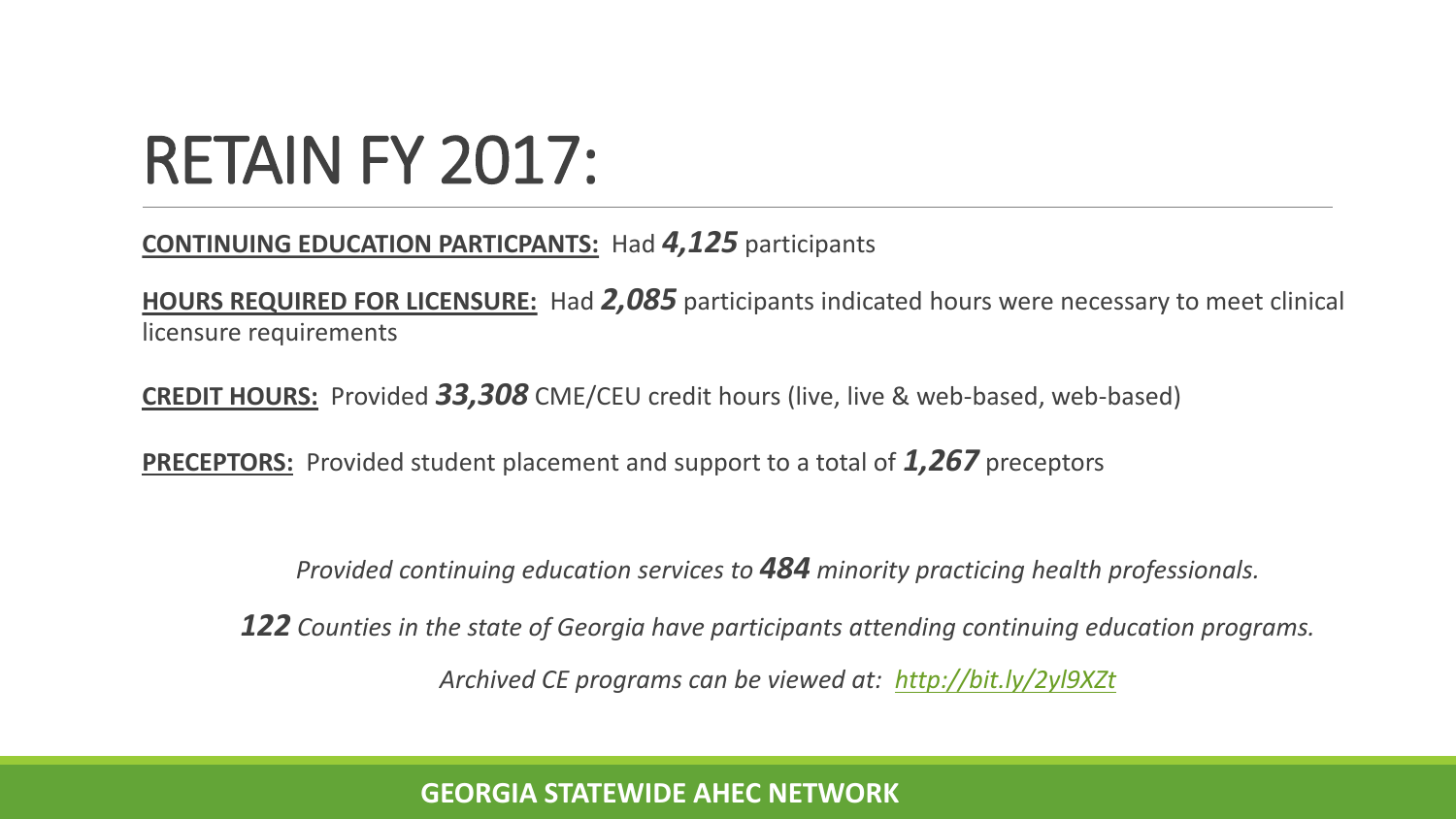## Georgia Preceptor Tax Incentive Program (GA-PTIP)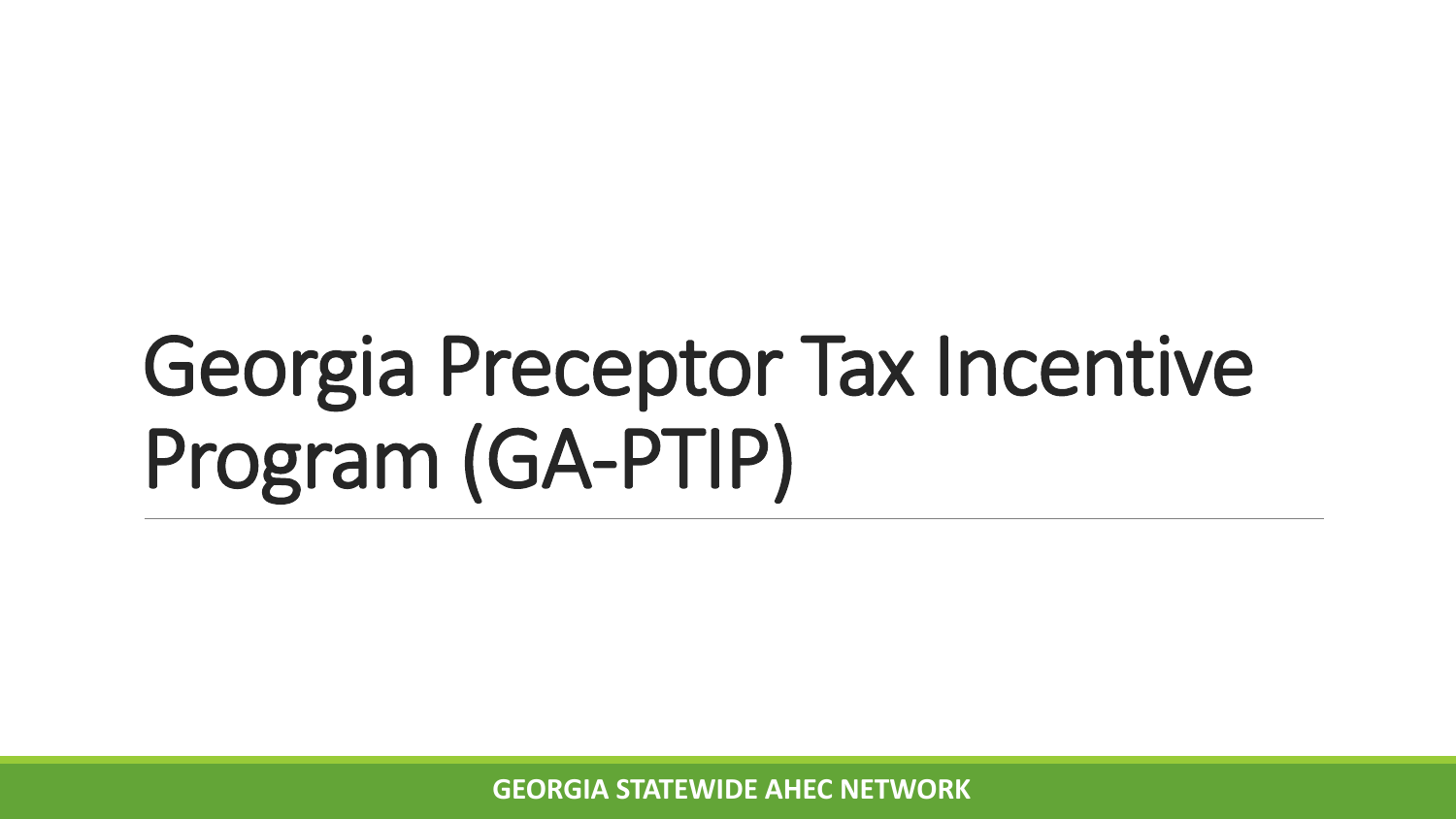### What is GA-PTIP?

Georgia Governor Nathan Deal signed into law April 15, 2014 legislation that creates **tax deductions** of up to \$10,000 for uncompensated community based faculty physicians who provide training to medical, osteopathic, physician assistant and nurse practitioner students matriculating at Georgia public and private educational institutions.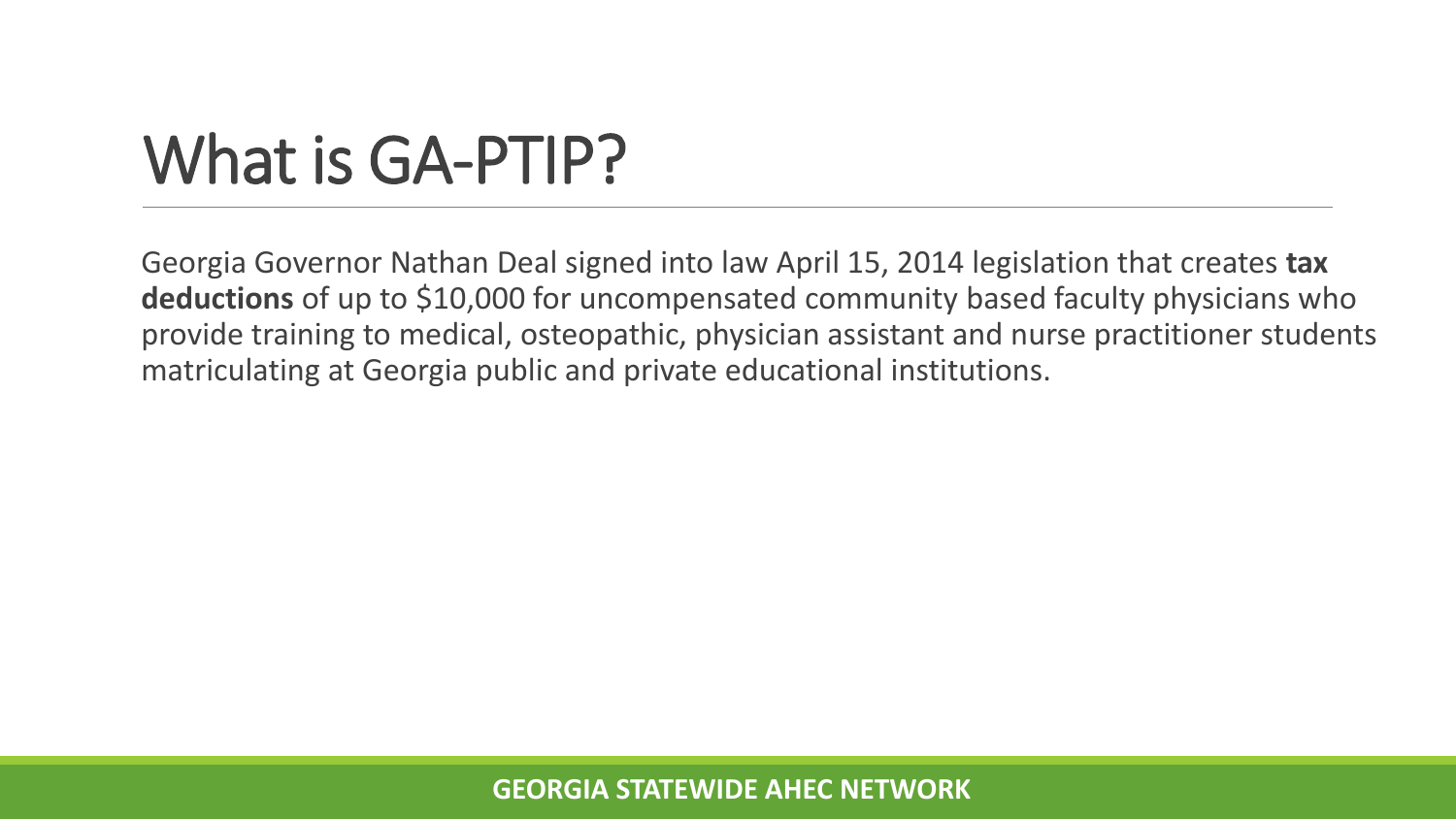### Physician Eligibility:

Must be a licensed physician in GA

Cannot receive direct compensation for teaching medical, osteopathic, NP or PA students

Deduction only available for rotations supporting Georgia medical, osteopathic, NP or PA programs

Must complete a minimum of 3 rotations to be eligible; deductions are provided retroactively once eligibility is established

A maximum of 10 rotations may be claimed for deductions each calendar year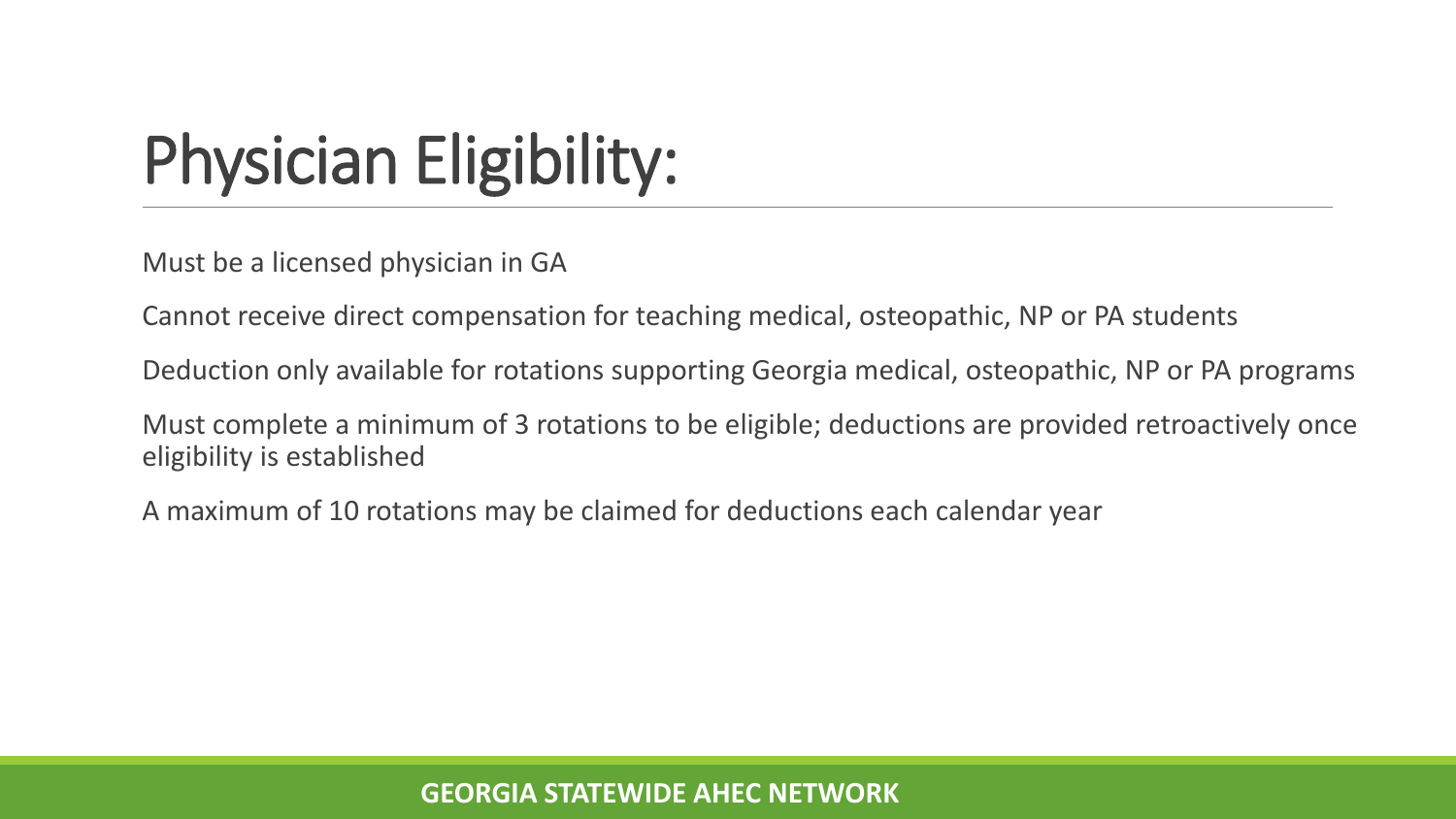### New/Pending Legislation:

•Legislation that converts the existing *Tax Deduction* to a *Tax Credit*

•Expand eligibility to include PA and APRN preceptors in addition to physician preceptors

•Include an incentive plan to encourage more rotations be supported

**2016-2017: HB 463** introduced, expanding the definitions within the law, adding NP and PA preceptors to eligible recipients, and providing a vehicle for conversion to a tax credit. Bill did not progress past committee level.

**2017-2018: HB 301** introduced, expanding the definitions within the law, adding NP and PA preceptors as eligible recipients and converting to a tax credit

- Passed the House in 2017
- Was recommended for passage by the House Rural Economic Development Council
- Was recommended for passage by the Senate Barriers to Health Care Study Committee
- Was used as a vehicle for other legislation, leading to no action on the bill in the Senate